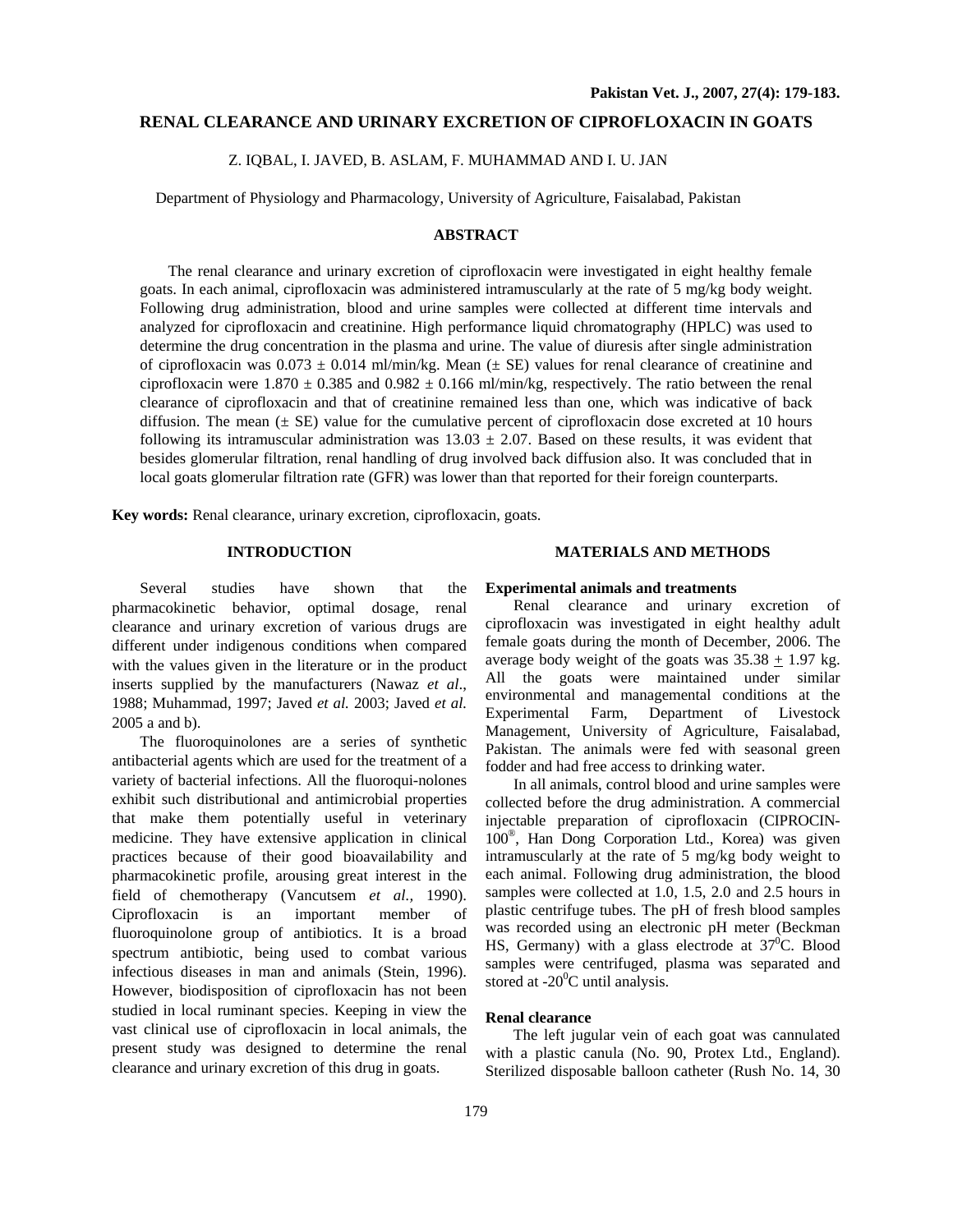ml) was inserted into urinary bladder through urethra of each animal after lubrication with paraffin gel. The external opening of catheter was connected through rubber tubing to a reservoir in which all the voided urine was quantitatively collected.

At 45 minutes following drug administration, the urinary bladder was emptied completely and washed with distilled water through the catheter. After washing, urine samples were collected at 75, 105, 135 and 165 minutes after drug administration. The volume of each urine sample was measured. Ciprofloxacin concentrations in plasma and urine samples collected at different time intervals post medication were determined by using HPLC. The creatinine concentrations in plasma and urine samples were determined by using reagent kit (Thomas, 1998), with the help of BTS-330 (Bio-Systems S.A., Spain) according to Jaffe reaction. Renal clearance of ciprofloxacin and endogenous creatinine was calculated. The renal clearance of endogenous creatinine was used for the estimation of glomerular filtration rate (GFR).

### **Urinary excretion**

For the determination of urinary excretion of ciprofloxacin, the urine samples were collected for the drug assay before and at 4, 6, 8 and 10 hours interval after drug administration. The pH of all urine samples was recorded. Cumulative percent of the dose of ciprofloxacin in the urine until 10 hours following its intramuscular administration was calculated.

#### **HPLC analysis**

Chromatography was performed with a High Performance Liquid Chromatograph (Sykam, S-1122) and analytes were determined using UV/Vis detector (Sykam, S-3210). The output of the detector was monitored with computer software (Peak Simple Chromatography Data System, Buck Scientific Inc., East Norwalk). A stainless steel column packed with YMC pack A-312 (Thermo Hypersil-Keystone, BDS-C<sub>18</sub> with 250 x 4.6 mm dimensions and 5µm particle size) was used. The column was protected with a pre-column (Guard-Pak™) filled with a µBondapak™ C<sub>18</sub> cartridge (Thermo Hypersil, England). Separation of ciprofloxacin was achieved at  $37\text{°C}$ , using an isocratic mode. The mobile phase consisted of a mixture of 800 ml of 14 ml/L phosphoric acid and 200 ml of acetonitrile per liter. The UV detector was set at 275 nm and the flow rate was 1 ml/min.

For preparation of plasma samples, 2 ml of acetonitrile was added to 1 ml of plasma, plasma blank or plasma calibrator in a centrifuge tube. The mixture was vortexed for one minute and centrifuged for 30 minutes at 4000 rpm. The supernatant was transferred to a glass tube

and the liquid phase was evaporated to dryness in a boiling water bath. The residue was then reconstituted in 10 µl of internal standard and 1 ml of 14 ml/L phosphoric acid. The final solution was again vortexed for 30 seconds, filtered and 20 µl was injected into the HPLC system. However, the urine samples were diluted 1:20 (by volume) with the mobile phase. In a centrifuge tube, 10 µl of the working solution of paracetamol was added to 1 ml of the diluted urine. The mixture was vortexed, filtered and 20 µl was injected directly into the HPLC system. This method, previously described by Soback *et al.* (1994), was partially modified and validated. The ciprofloxacin recovery was 76% and coefficient of variation was <2% for intra and inter assays differences. The limit of detection was 75 ng/ml, while the limit of quantitation was 250 ng/ml.

### **Statistical analysis**

The mean  $(\pm \text{ SE})$  values for concentration of each metabolite were calculated. For the assessment of renal handling of ciprofloxacin following its intramuscular administration, influence of urine pH, rate of urine flow (diuresis) and plasma drug concentration on its renal clearance was examined by regression/correlation analysis using Microsoft Excel version, 2003.

## **RESULTS AND DISCUSSION**

#### **Renal clearance**

The results of diuresis, blood and urine pH, renal clearance of creatinine and ciprofloxacin are presented in Table 1. The rate of urine flow (diuresis) in 8 goats following ciprofloxacin administration was  $0.073 \pm$ 0.014 ml/min/kg. In previous studies on Danish goats, the value of diuresis was 0.052 ml/min/kg (Rasmussen *et al.*, 1975), 0.049 ml/min/kg (Nawaz and Rasmussen, 1979), in Pakistani goats 0.026 ml/min/kg (Shah *et al.*, 1983), 0.084 ml/min/kg (Javed *et al.*, 1984), 0.130 ml/min/kg (Iqbal *et al.*, 1986), 0.052 ml/min/kg (Nawaz *et al.*, 1990) and  $0.121 \pm 0.015$  ml/min/kg (Iqbal, 1994). The rate of urine flow depends upon several factors like water intake, metabolic status of animal and environmental conditions.

The mean  $(\pm \text{ SE})$  value for the pH of blood was 7.29  $\pm$  0.02, while that of the urine it was 8.18  $\pm$  0.01. The value of blood pH is within the range of values recorded in domestic ruminants including goats (Iqbal *et al.,* 1986; Nawaz *et al.,* 1988; Nawaz *et al.,* 1990; Javed *et al.,* 2005b). The distribution of a drug across biological membranes of various body compartments is determined by the physicochemical characteristics of the drug and pH of environment across the biomembrane (Baggot, 1977). The unionized moiety of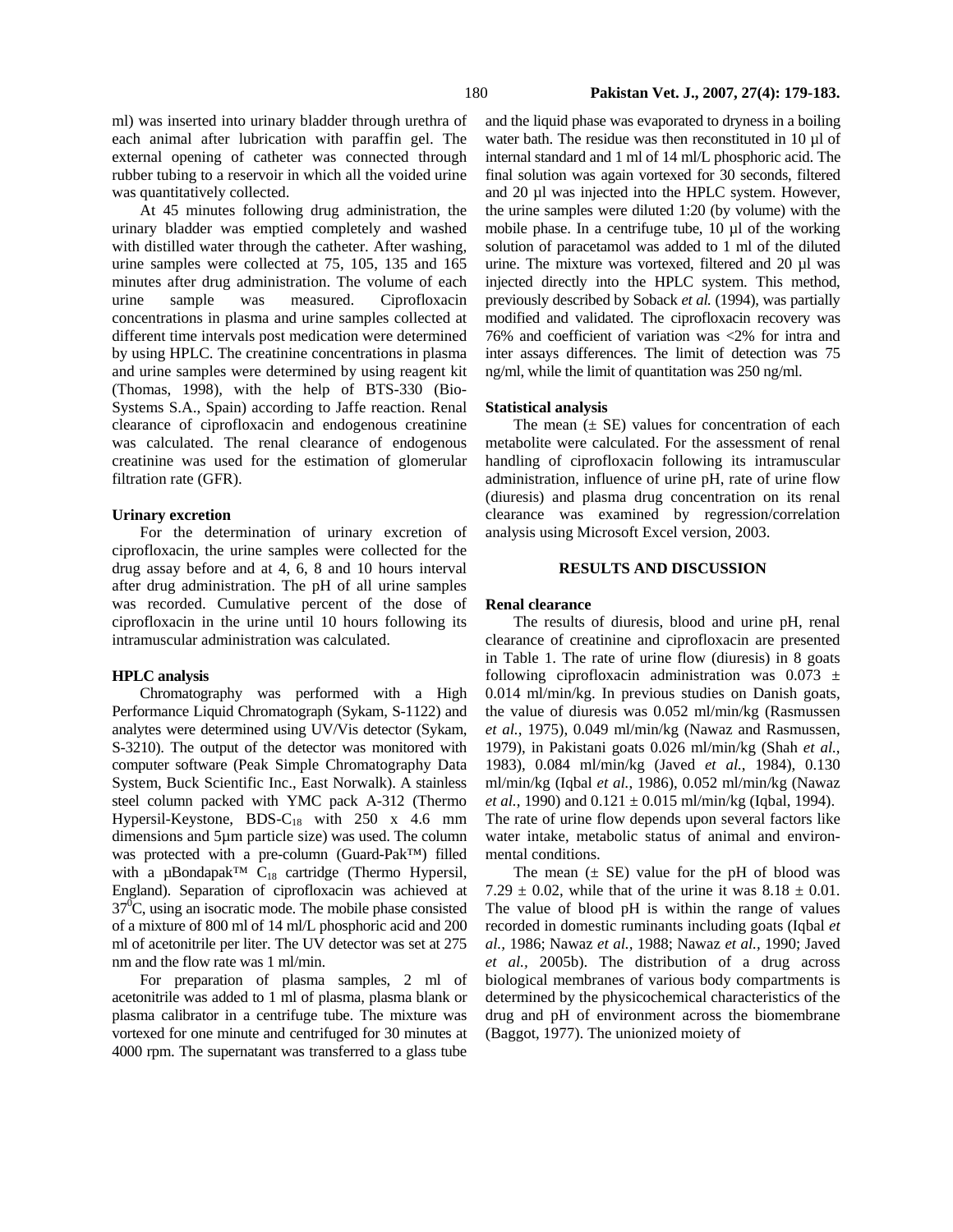| ļ<br>ĺ                          |                      |
|---------------------------------|----------------------|
| $\frac{1}{2}$<br><b>LERENCE</b> | in 8 goats foll<br>D |
| able 1: Mean                    |                      |

| Animal<br>No. | Body<br>weight<br>(kg)   | Diuresis  | Fiq   |       | Creatinine conc.<br>$(\mu\mathbf{g/m})$ |       | Ciprofloxacin conc.<br>(Hg/ml) |       |        | Renal clearance<br>(ml/min/kg) | Ratio     |
|---------------|--------------------------|-----------|-------|-------|-----------------------------------------|-------|--------------------------------|-------|--------|--------------------------------|-----------|
|               |                          | mVmin/kg) | Blood | Urine | Plasma                                  | Urine | Plasma                         | Urine | Creat. | Cipro.                         | Cip/Creat |
|               |                          | 0.123     | 7.37  | 8.14  | 12.00                                   | 312.5 | 1.37                           | 8.16  | 3.016  | 0.832                          | 0.28      |
|               |                          | 0.058     | 7.28  | 8.19  | 15.50                                   | 425.0 | 1.14                           | 11.36 | 1.490  | 0.609                          | 0.41      |
|               | 27                       | 0.046     | 7.20  | 8.22  | 14.25                                   | 337.5 | 1.12                           | 13.43 | 1.121  | 0.525                          | 0.47      |
|               | 35                       | 0.061     | 7.33  | 8.15  | 15.75                                   | 350.0 | 1.02                           | 14.10 | 1.410  | 0.893                          | 0.63      |
|               |                          | 0.140     | 7.27  | 8.19  | 14.50                                   | 362.5 | 1.84                           | 21.72 | 3.851  | 1.628                          | 0.42      |
|               |                          | 0.064     | 7.20  | 8.22  | 14.75                                   | 387.5 | 1.06                           | 22.43 | 1.679  | 1.592                          | 0.95      |
|               | 38                       | 0.041     | 7.37  | 8.18  | 15.75                                   | 350.0 | 2.22                           | 25.04 | 0.898  | 0.468                          | 0.52      |
|               |                          | 0.050     | 7.29  | 8.19  | 13.25                                   | 387.5 | 1.24                           | 32.60 | 1.497  | 1.305                          | 0.87      |
|               | $35.38$<br>$\pm$ SE 1.97 | 0.073     | 7.29  | 8.18  | 14.47                                   | 364.1 | 1.38                           | 18.60 | 1.870  | 0.982                          | 0.57      |
|               |                          | 0.014     | 0.02  | 0.01  | 0.50                                    | 13.2  | 0.15                           | 2.90  | 0.385  | 0.166                          | 0.08      |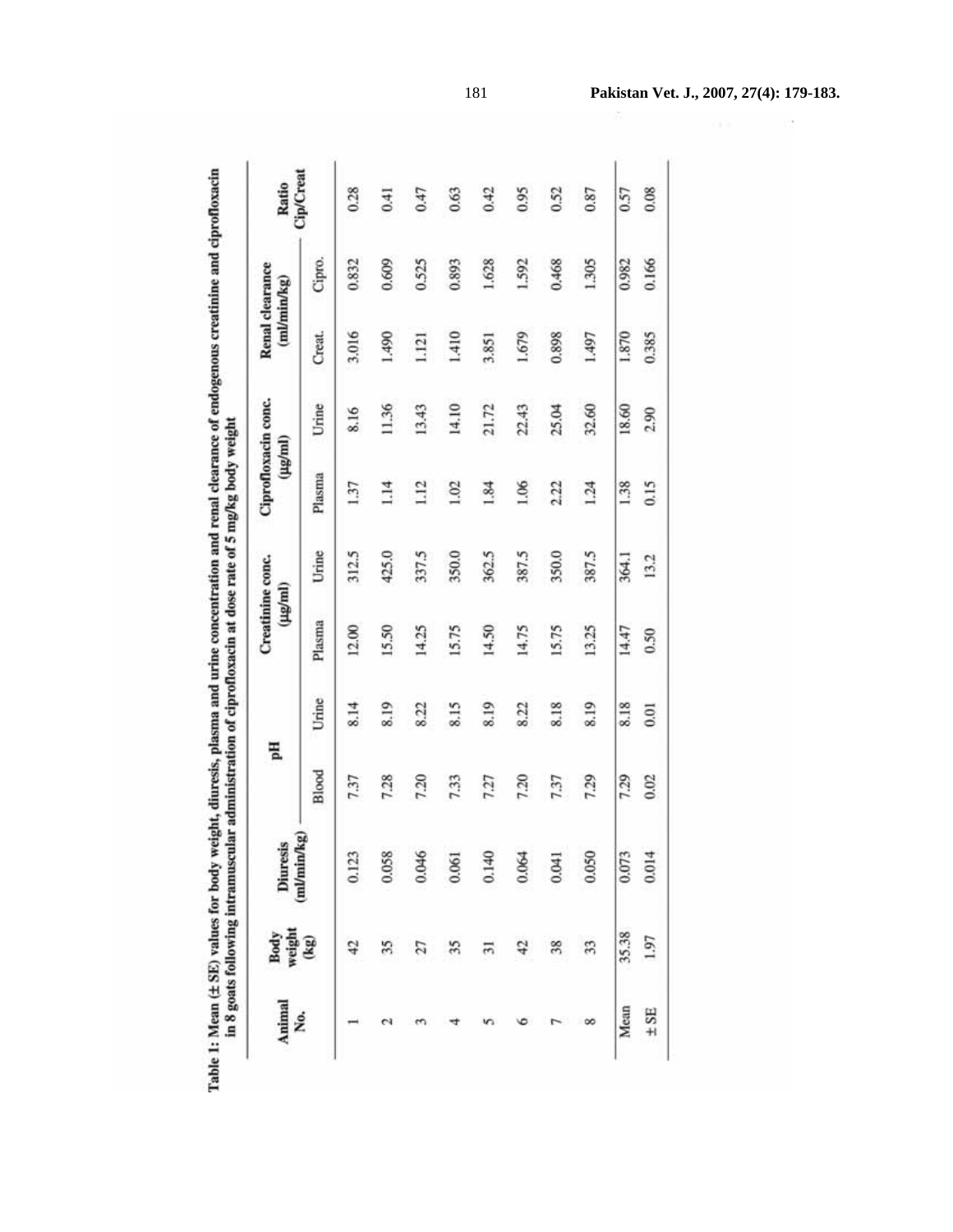the drug can diffuse through biomembrane with ease and at equilibrium its concentration is alike on either side of the membrane. For acidic drugs, ionized moiety should be higher in the basic media or side of higher pH value. Thus, with decreasing alkaline pH, ionized moiety of the acidic drug would decrease, showing partly attribution to suitability for absorption.

The goats used in the present study showed a mean value of  $1.87 \pm 0.385$  ml/min/kg for the renal clearance of endogenous creatinine. This value was lower than 2.62 ml/min/kg in Danish goats (Atef and Rasmussen, 1975), 2.5 ml/min/kg (Rasmussen *et al.*, 1975) and 2.15 ml/min/kg (Nawaz and Rasmussen, 1979). However, this value was comparable to the values recorded in local goats i.e. 1.75 ml/min/kg (Shah *et al.*, 1983), 1.11 ml/min/kg (Javed *et al.*, 1984), 1.43 and 1.86 ml/min/kg during summer and winter, respectively (Nawaz *et al.*, 1988), 1.62 ml/min/kg (Nawaz *et al.*, 1990), 1.22 ml/min/kg (Raoof, 1989) and 1.29 ml/min/kg (Iqbal, 1994). These results indicate that GFR in local goats is lower than that in their foreign counterparts.

Mean  $(\pm S$ E) values for renal clearance of creatinine and ciprofloxacin were  $1.870 \pm 0.385$  and  $0.982 \pm 0.166$ ml/min/kg, respectively. The ratio between the renal clearance of ciprofloxacin and that of creatinine remained less than one, which was indicative of back diffusion.

The analysis of data on diuresis, urine pH, plasma concentration of ciprofloxacin and renal clearance of endogenous creatinine and ciprofloxacin showed a significant (P<0.05) positive correlation ( $r = 0.420$ ) between diuresis and renal clearance of the drug which is indicative of the back diffusion (Fig 1). However, plasma concentration of ciprofloxacin and urine pH did not influence the renal excretion of the drug. Hence, renal handling of ciprofloxacin in goats involved glomerular filtration and back diffusion. However, in rabbits, dogs and humans, although active tubular secretion was involved, yet the renal clearance of quinolonecarboxylic acid mostly took place through glomerular filtration (Shimada *et al.,* 1983).

#### **Urinary excretion**

Mean  $(\pm S$  values of urinary excretion in terms of cumulative percent of ciprofloxacin dose excreted in the urine at 4, 6, 8 and 10 hours following intramuscular administration have been presented in Fig 2. At 10 hours post drug administration, the value for the cumulative percent of ciprofloxacin dose excreted in the urine was  $13.03 \pm 2.07$ .

About 40% of the intravenous dose of norfloxacin was reported to be recovered in the urine of donkeys





**Fig. 1: Effect of diuresis of ciprofloxacin on its renal clearance in goats. Each data point shows one of the 32 observations in 8 experiments, each comprised of 4 experimental periods.** 



**Fig. 2: Mean (± SE) values for cumulative percentage of ciprofloxacin intramuscular dose (5 mg/kg) excreted in urine of 8 goats at different time intervals.** 

(Lavy *et al.,* 1995). As reported by Montay *et al.* (1984), the urinary recovery of pefloxacin was 29% of its dose in mice, 37.8% in rats, 36.3% in dogs, 26.5% in monkeys and 58.9% in humans. Lower urinary excretion of ciprofloxacin in goats may be related to its renal handling. In goats regardless of the glomerular filtration, the administered dose of ciprofloxacin was also absorbed at kidney tubular level through back diffusion. Moreover, lower GFR in goats may be responsible for the lower urinary excretion of this drug. (Hasan, 1998). Since ciprofloxacin is zwitterions at